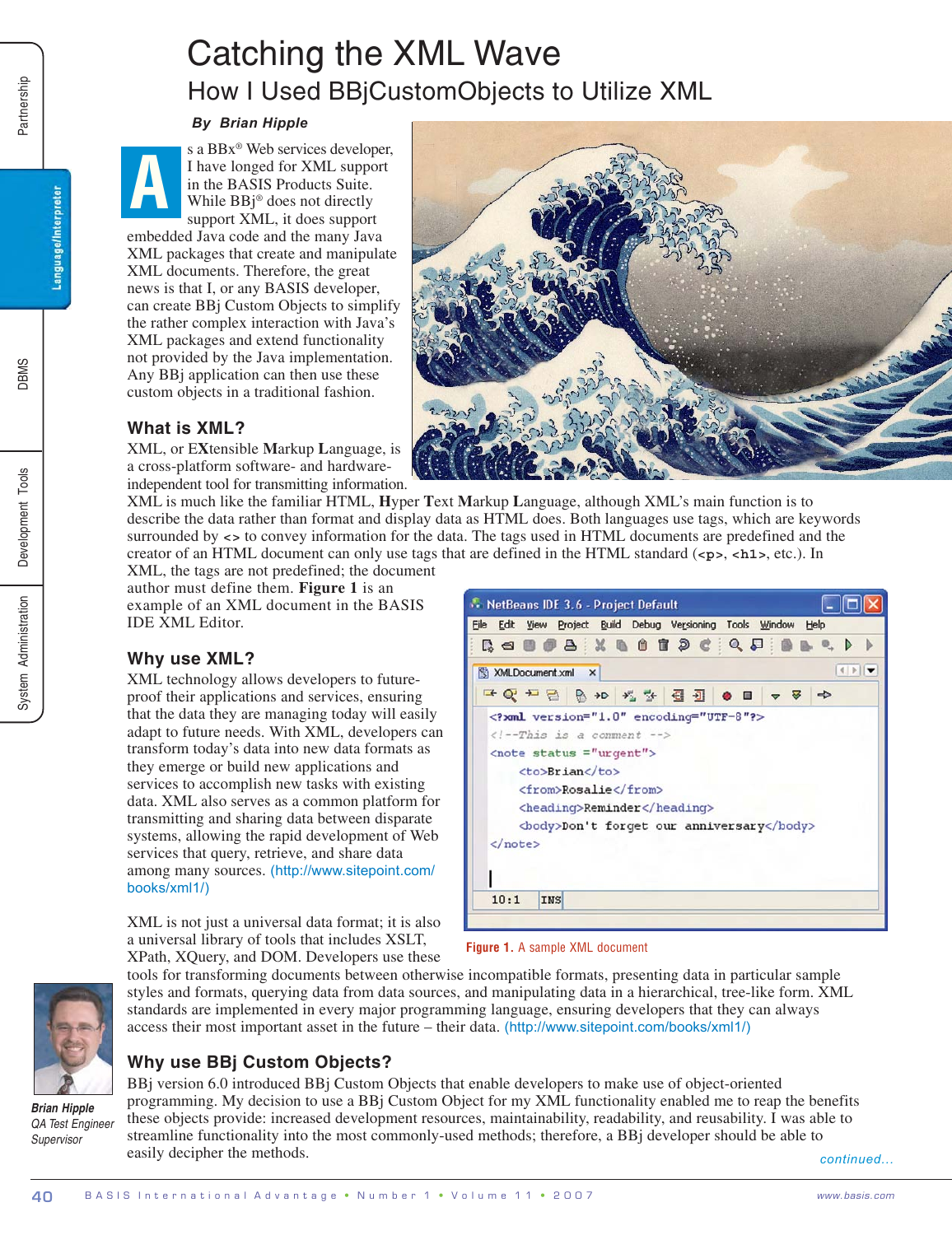Reusability is a major advantage of using a BBj Custom Object. Once I thoroughly tested my object, any BBj application could now use this object to access XML documents with the assurance of quality. Incorporating this functionality separately into each application would have required a great deal more coding and testing.

## **The Custom Object - XMLDoc**

The resultant BBj Custom Object name is XMLDoc, which includes multiple constructors that provide for the creation of an XMLDoc object from a new document, an existing document, a string, or from a specified URL. The XMLDoc methods provide many commonly used XML functions such as addRootElement, addElement, setAttribute, addTextNode, and addCommentNode. Along with these methods are the combination of these methods for a macro-type interface which are not provided in the Java XML APIs that includes addElementWithAttribute, addElementWithAttributes, and addElementWithTextNode. Search and destroy methods getAllMatchingNodes and removeAllMatchingNodes will search or remove nodes based on criteria such as a "node name" and "type of node." Also, the output method writeToConsole can write the XMLDoc to the BBj console for debugging purposes and writeToFile writes the contents of the XMLDoc to a new file. **Figure 2** shows the XMLDoc source that employs these methods.



**Figure 2.** XMLDoc source code

## **Using the XMLDoc Object**

To exercise the XMLDoc object in an application, I wrote a small BBx program named WeatherXMLDemo.bbj. This program passes the URL for a weather site with parameter information that requests the seven-day forecast, in XML format, for any zip code.

This creates an instance of an XMLDoc that can then retrieve the forecast data and display this information in a grid. See WeatherDemo code in **Figure 3** and the results in **Figure 4**.

This program shows just how easy it is to retrieve information from the internet in XML that many Web services provide – and use this data in your application. Simple applications like this weather retrieval program demonstrate the use of XML to transfer information over the Web, but it does not end there. XML is highly adaptable and works well for applications with widely differing degrees of complexity.

*continued...*